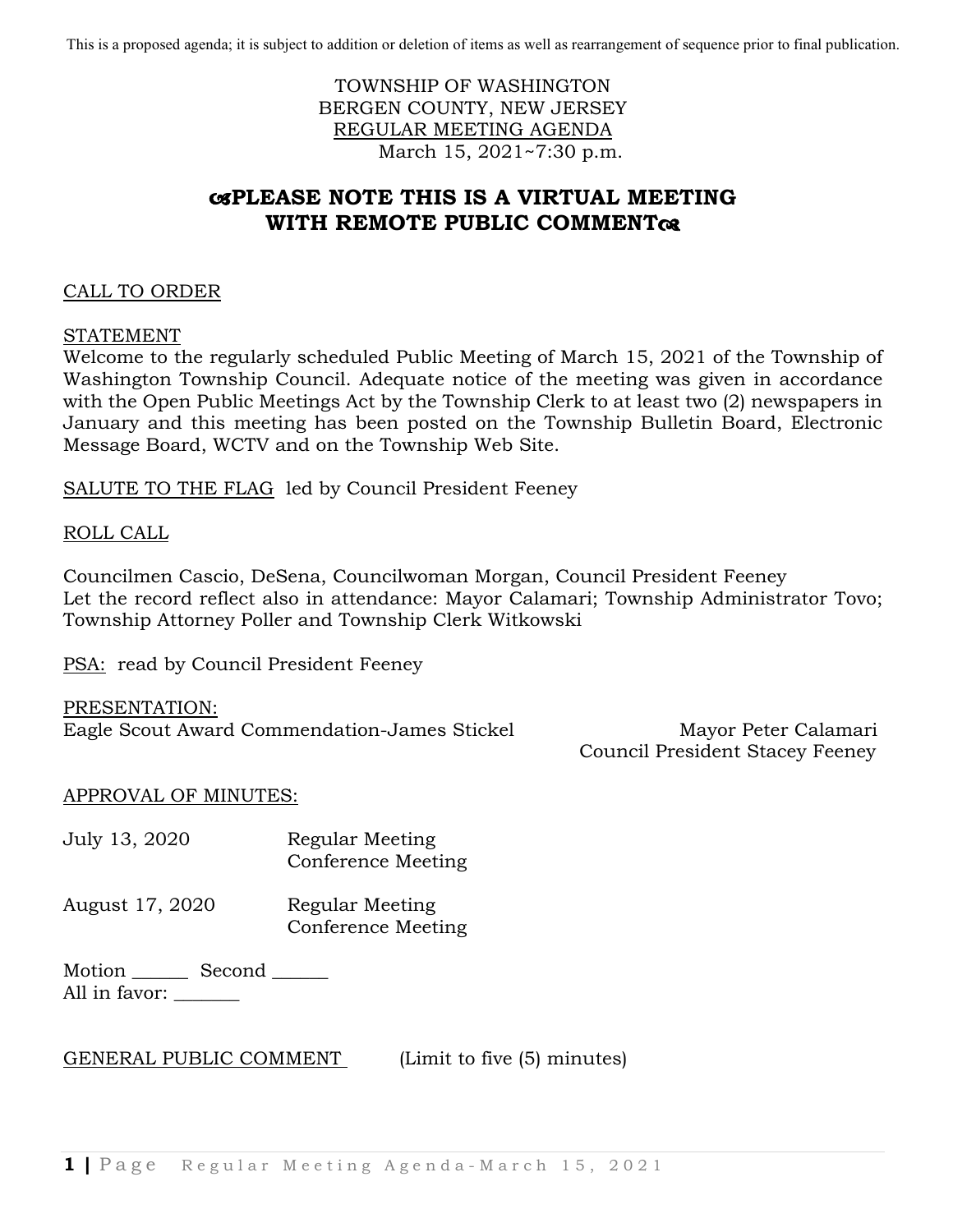\*\*TO PARTICIPATE IN THE GENERAL PUBLIC COMMENT PORTION OF THE MEETING, PLEASE CLICK ON THE LINK BELOW TO JOIN THE WEBINAR.YOU WILL BE ASKED TO STATE YOUR NAME AND ADDRESS FOR THE RECORD, AND WE ASK THAT ONLY ONE PERSON SPEAK AT A TIME, THERE IS A FIVE-MINUTE LIMIT PER CALLER. PLEASE NOTE THAT THIS IS PUBLIC COMMENT AND COMMENTS BY THE COUNCIL, MAYOR OR ADMINISTRATOR WILL BE AT THE END OF THE PUBLIC COMMENT SECTION. AT THE END, NO MORE CALLS WILL BE ACCEPTED\*\*

When: Mar 15, 2021 07:30 PM Eastern Time (US and Canada) Topic: 03.15.2021 Council/Budget Meeting

Please click the link below to join the webinar: <https://zoom.us/j/95219948591?pwd=OUJIZVFXNS9FYnFhK2tvU25kL2FSZz09> Passcode: 622528 Or iPhone one-tap : US: +13126266799,,95219948591#,,,,\*622528# or +19292056099,,95219948591#,,,,\*622528# Or Telephone: Dial(for higher quality, dial a number based on your current location): US: +1 312 626 6799 or +1 929 205 6099 or +1 301 715 8592 or +1 346 248 7799 or +1 669 900 6833 or +1 253 215 8782 Webinar ID: 952 1994 8591 Passcode: 622528 International numbers available:<https://zoom.us/u/adZoZHDajl>

Motion to Open the Public Comment Motion: \_\_\_\_\_\_\_\_ Second: \_\_\_\_\_\_ All in favor:

Motion to Close Public Comment Motion: \_\_\_\_\_\_\_\_ Second: \_\_\_\_\_\_ All in favor:

# FOLLOW UP COMMENTS:

# COUNCIL COMMENTS:

# MAYOR/ADMINISTRATOR COMMENTS:

ORDINANCES

Adoption, 2nd Reading: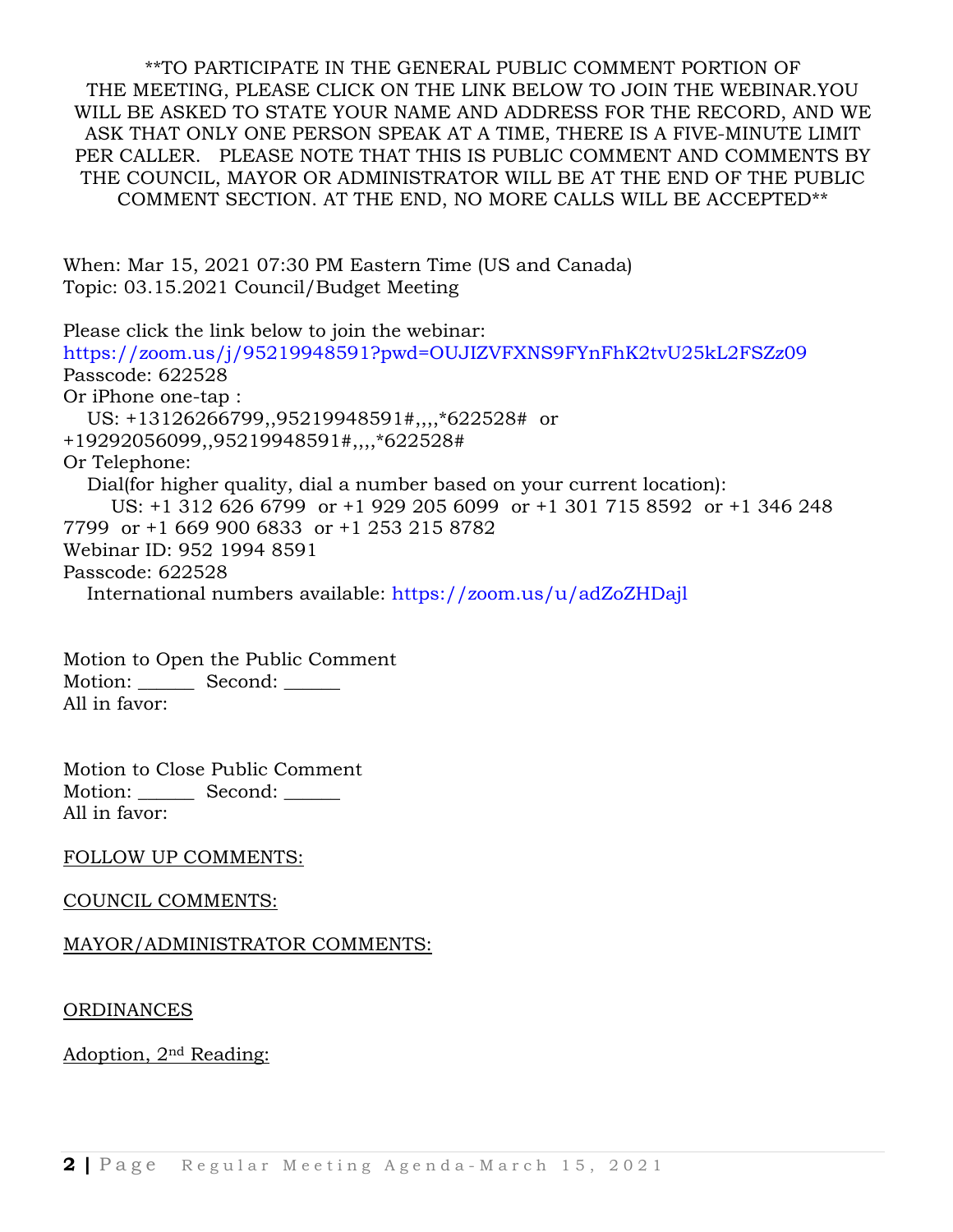# Ordinance No. 21-01

AN ORDINANCE INCREASING THE NUMBER OF MEMBERS SERVING ON THE LIBRARY BOARD OF TRUSTEES

Resolution No. 21-162 Authorizing Second Reading and Opening of Public Hearing for Ordinance 21-01

Motion: Second: Councilmen Cascio, DeSena, Councilwoman Morgan, Council President Feeney

Please click the link below to participate in the public hearing: <https://zoom.us/j/95219948591?pwd=OUJIZVFXNS9FYnFhK2tvU25kL2FSZz09>

Motion to Close Public Hearing for Ordinance 21-01 Motion: Second: Councilmen Cascio, DeSena, Councilwoman Morgan, Council President Feeney

Motion to Adopt Ordinance No. 21-01 at second reading by title Motion: Second: Councilmen Cascio, DeSena, Councilwoman Morgan, Council President Feeney

Introduction, 1st Reading: None

# INDIVIDUAL RESOLUTION(S): None

# RESOLUTIONS/CONSENT AGENDA

The following items have been determined to have the unanimous consent of Council and will be enacted in one motion. Should any item require independent consideration, any Council Member may have such item removed from the Consent Agenda.

Council President Feeney asks, does anyone have any resolution(s) to be removed from consent agenda for discussion?

| Resolution No. 21-163 Authorize payment of bills February 25, 2021-March 11, 2021                                                                          |
|------------------------------------------------------------------------------------------------------------------------------------------------------------|
| Resolution No. 21-164 Authorize refund of tax overpayments to Lereta, 347 Beech St.,<br>B4409/L23, Q1, in the amount not to exceed, $$4,082$ ,             |
| Resolution No. 21-165 Authorize refund of engineering escrow monies, 367 Jackson Ave.,<br>B2328/L26, in the amount not to exceed \$773.50                  |
| Resolution No. 21-166 Authorize refund of tax overpayments on behalf of various<br>properties, Q1, to CoreLogic in the amount not to exceed<br>\$17,567.00 |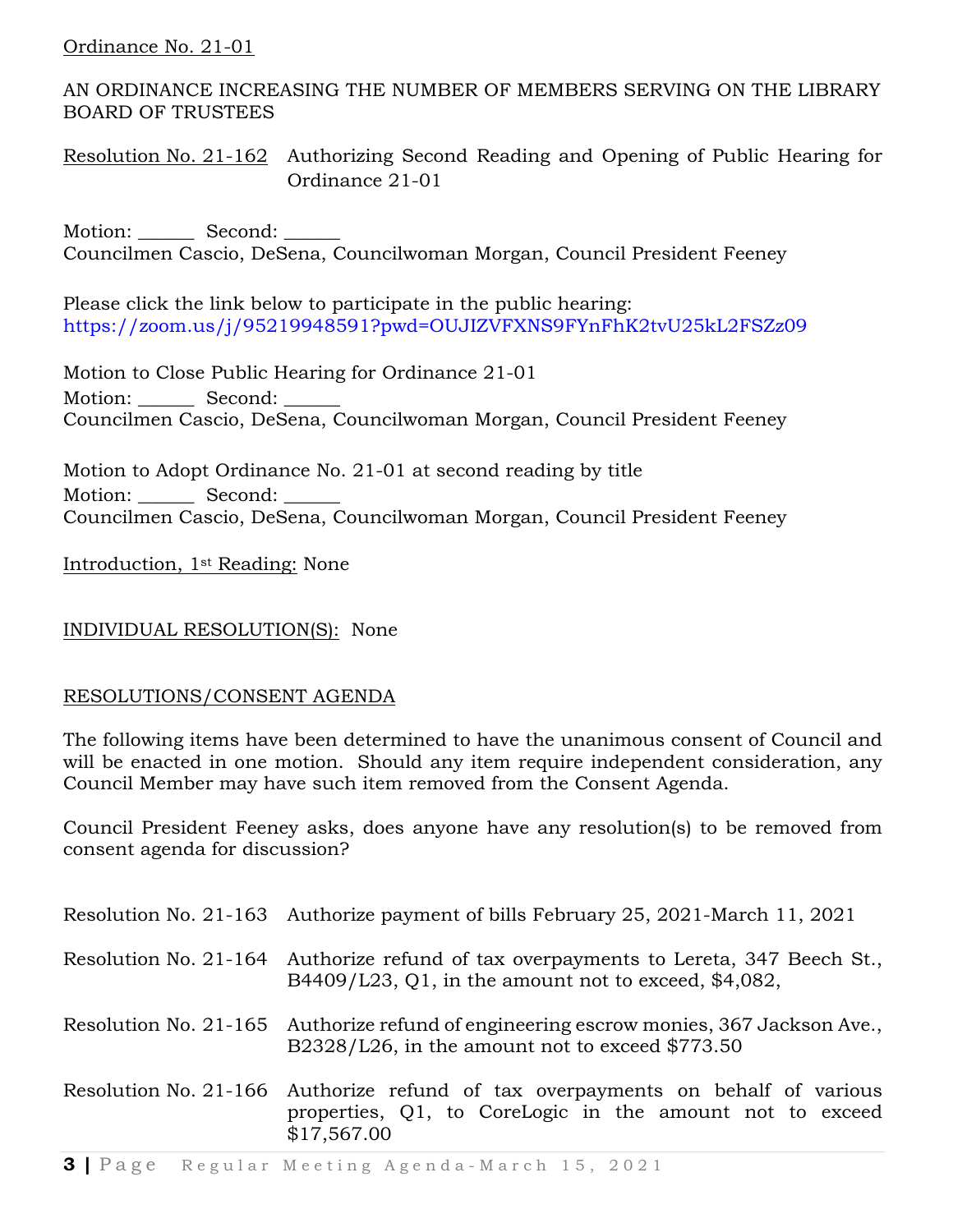Resolution No. 20-167 Approval of certification list of qualified volunteer members of the Township of Washington Fire Department, year LOSAP 2020

Resolution No. 20-168 Approval of certification list of qualified volunteer members of the Township of Washington Ambulance Corps, year LOSAP 2020

Motion to approve consent agenda resolutions Motion: Second: \_\_\_\_\_\_ All in favor:

# RESOLUTIONS REMOVED FROM CONSENT AGENDA (if necessary)

Resolution No. \_\_\_\_\_\_\_\_\_\_\_\_\_\_\_ Motion: Second: \_\_\_\_\_\_

Discussion:

Councilmen Cascio, DeSena, Councilwoman Morgan, Council President Feeney

Resolution No. Motion: \_\_\_\_\_\_\_ Second: \_\_\_\_\_\_

Discussion:

Councilmen Cascio, DeSena, Councilwoman Morgan, Council President Feeney

Adjournment to Conference Agenda @ Motion: Second: All in favor:

> THE NEXT REGULAR MEETING OF THE TOWNSHIP COUNCIL WILL BE ON **April 5, 2021** BEGINNING AT 7:30 P.M. *Sign Up for [e-Alerts](http://www.twpofwashington.us/site/cpage.asp?cpage_id=180016957&sec_id=180006394) and Swift* **911** *Notifications www.twpofwashington.us*